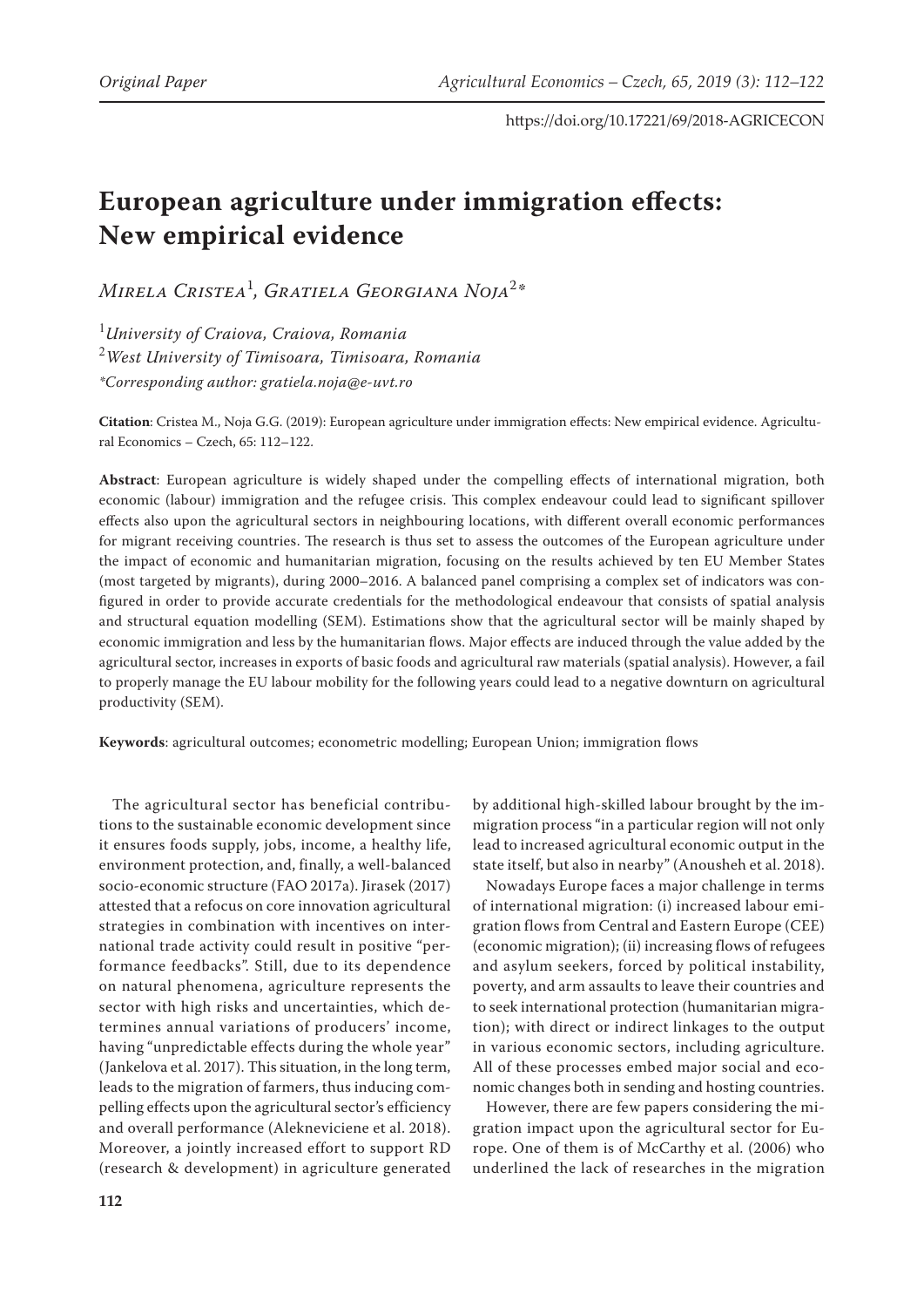effects upon the agricultural field in Albania and found that "permanent migration also exerts a strong downward pressure on agricultural labour, both total and per capita" (McCarthy et al. 2006). Another study highlighted the negative effects of international migration upon agriculture (resources, income, and technical efficiency) in Albania, a solution being attracting people in rural regions through favourable land and rural development policies (Miluka et al. 2010).

Regarding the international migration effects, the main aspects examined by various authors were predominantly the spillovers induced through international trade, foreign direct investment, labour market implications, innovation (Betz and Simpson 2013; Noja et al. 2018). However, these studies ignore the interlinkages with the agricultural sector. Even more, the studies analysing the impact through the labour market did not consider separately the agricultural component. A large part of the migrants is rural people, "revealed by the fact that around 40% of international remittances are sent to rural areas" (FAO 2017b).

Labour mobility in Europe, especially after the Brexit vote (June 2016), will definitely impact both migrant sending and receiving economies, since it will be reframed under a new set of migration policies and regulations adopted by EU-27 and the United Kingdom (UK), with important spillovers upon the agricultural sector. A possible reduction in migration flows (especially for the UK) could induce negative effects, particularly in labour-intensive low-salary sectors with jobs occupied mainly by migrants (and possibly refused by natives), such as care work, food processing, manufacturing.

Thus, we found that the implications of migration on the European agricultural sector have not been extensively considered by specialists, as McCarthy et al. (2006) also underlined, "very little is known about its impact", despite "the potential of migration in fostering, or hindering, the agricultural transformation". This situation reveals the interest in advanced economies centred for sustainable development of industry sector (Stojanovic-Blab et al. 2016), in detrimental of the agriculture one. Different from any other studies, the general objective of our research is to examine the outcomes of the European agricultural sector under the compelling effects of economic and humanitarian immigration, by considering ten EU countries that are most targeted by migrants (EU-10), namely Germany, France, the UK, Austria, Sweden, Italy, Spain, Belgium, Denmark and Finland. The main motivation for selecting only EU-10 countries resides in the fact

that these countries are mainly targeted by migrants (both economic and humanitarian) and thus have the largest immigration stocks/inflows according to recent data from OECD (2017), Eurostat (European Commission 2018) and UNHCR (2017, 2018). EU-10 countries are therefore confronting with major challenges related to the implications of the immigration process upon their economies, and particularly on the agricultural sector.

We have configured a balanced panel comprising the EU-10 Member States (MS), and a complex set of three categories of indicators analysed through various scenarios during 2000–2016, referring to: (i) agricultural sector; (ii) international migration; (iii) social-economic framework.

Detailed aims of the paper refer to: (i) assessing the impact of immigration upon the valued added in the agricultural field, as well as upon the agricultural sector's productivity and international performance; (ii) examining the labour market impacts of immigration in the agricultural sector by identifying whether the national agricultural employees are rather substituted than complemented by migrants; (iii) evaluating the final output of governmental RD strategies and associated expenditures deployed within the agricultural sector and testing to see whether this could be an incentive for addition immigration inflows.

# **DATA AND METHODOLOGY**

#### **Data description**

For our analysis, we focus on several important dimensions related to the contribution of immigration to the valued added by agriculture in total economic output of EU-10 MS, sector's productivity and international performance. The variables are analysed during 2000–2016 and grouped into three main categories, as follows:

(i) agricultural indicators: employment in agriculture (thousands persons) (*AGRI*\_*Empl*); employment distribution (employment in agriculture as % of total employment) (*AGRI*\_*ER*\_*D*); value added by kind of economic activity (USD at current prices in millions) (*VA*\_*AGRI*), including agriculture, hunting, forestry, fishing; agricultural factor income per annual work unit (EUR per annual work unit, chain linked volumes) (*AGRI*\_*AWU*); government support to agricultural RD (million EUR) (*GOV*\_*AGRI*) as government budget appropriations or outlays; merchandise trade matrix – food group exports

**113**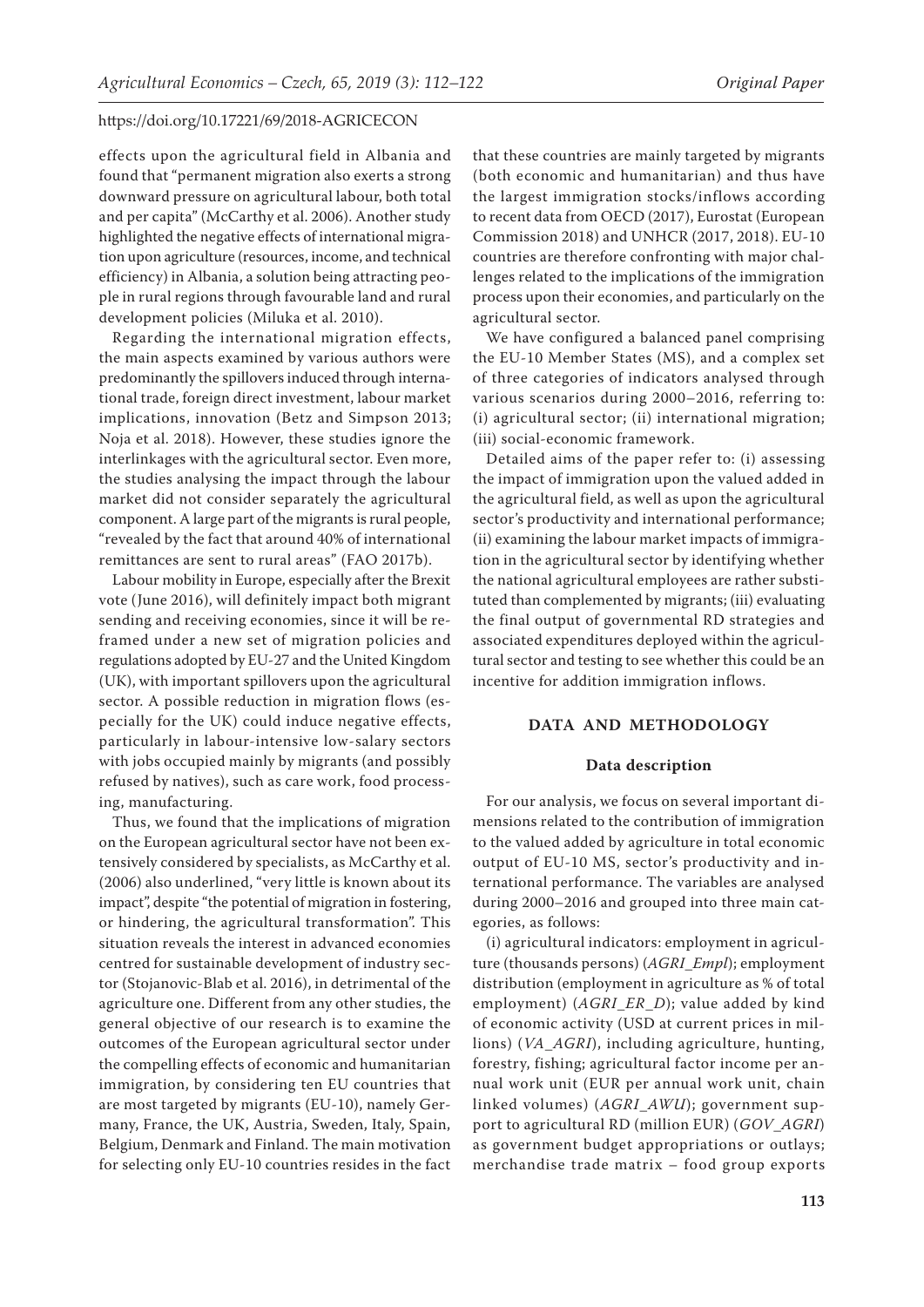(thousands USD) (*X*\_*FOOD*); merchandise trade matrix – agricultural raw materials exports (thousands USD) (*X*\_*AGRI*\_*RM*);

(ii) international migration indicators: labour immigrants' flows (number of persons) (*IMIG*); asylum applicants' flows (number of persons) (*ASYL*);

(iii) social-economic framework indicators: at-riskof-poverty rate (%) (*POV*\_*R*), annual net earnings of a two-earner married couple with two children (EUR) (*EARN*); life expectancy at birth (years) (*LE*), reflecting the well-being; educational level reflected through the educational attainment for tertiary education (number of persons) (*EDU*\_*Tert*), for quality of education; employment rate (%) (*ER*), unemployment rate of foreign population (%) (*UR*\_*F*), the active labour market policies (% of GDP) (*ALMPs*) and the passive labour market policies (% of GDP) (*PLMPs*) related to labour market; RD expenditures for the business enterprise sector (% of GDP) (*BERD*), to entail innovation implications; inflows of FDI (foreign direct investments) (*FDI*\_*I*) and outflows of FDI (*FDI*\_*O*) (USD at current prices in millions), and KOF index of globalization (*KOF*\_*T*).

Part of these indicators has been considered as key variables in other studies in the fields of agriculture, especially within the EU (Reiff et al. 2018).

The data were collected from the following databases: Eurostat (European Commission 2018); International Migration Database (OECD 2017); United Nations High Commission for Refugees (UNHCR 2017); World Development Indicators (World Bank 2017); UNCTADstat (UNCTAD 2017); ETH Swiss Federal Institute of Technology Zurich (ETH 2017)); ILOSTAT (International Labour Organisation (ILO 2017)).

[Supplementary Figure S1 \(in electronic suplementary](https://www.agriculturejournals.cz/publicFiles/278795.pdf)  [material \(ESM\)](https://www.agriculturejournals.cz/publicFiles/278795.pdf)[; for the supplementary material see the](https://www.agriculturejournals.cz/publicFiles/277325.pdf)  [electronic version\)](https://www.agriculturejournals.cz/publicFiles/277325.pdf) highlights the results of considered agricultural indicators in 2016 for the EU-10 MS. Thus, within our panel, the highest contributions of agricultural results in 2016 were in France (for *VA*\_*AGRI*, *AGRI*\_*AWU*, *GOV*\_*AGRI*, and *X*\_*FOOD*), Italy (*VA*\_*AGRI*), Belgium (*AGRI*\_*AWU*), Germany (*GOV*\_*AGRI*, *X*\_*FOOD* and *X*\_*AGRI*\_*RM*), and Sweden (*X*\_*AGRI*\_*RM*). Most employees in agriculture are in France and Italy (*AGRI*\_*Empl*, thousands persons), and Spain and Austria (*AGRI*\_*ER*\_*D*, %).

## **Research Hypotheses and Methods applied**

In line with the general objective and detailed aims of the paper, we have set the following hypotheses (H):

H<sub>1</sub>: The immigration flows (especially *IMIG*) have a positive impact on the value added by the agricultural sector *(VA*\_*AGRI)*;

H<sub>2</sub>: National agricultural employees are substituted rather than complemented by migrants;

H3: The immigration flows (especially *IMIG*) have positive effects upon the agricultural results, measured through *AGRI*\_*AWU*, *X*\_*FOOD*, and *X*\_*AGRI*\_*RM*;

 $H<sub>a</sub>$ : An increase in government expenditures on RD activities deployed within the agricultural sector leads to significant increases in the immigration inflows;

 $H<sub>z</sub>$ : The inter-linkages between variables positively impact the EU-10 agricultural outcomes.

Firstly, in order to provide a suitable comparability of data among countries, and to eliminate the variations and associated differences, we have used the standardisation procedure as a first method of analysing the data and thus developed a composite indicator  $(y_i)$ for each variable used in the empirical analysis, according to the Equation 1 (OECD 2005):

$$
y_i = \frac{x_i - mean}{sd},\tag{1}
$$

where  $y_i$  is the composite indicator developed across the panel to discard country variations,  $x_i$  represents the crude value of the indicator, and *sd* is the standard deviation.

Further, we have taken into account spatial interference in the developed models. Therefore, to see if the observations are grouped together or randomly spread, we have applied numerous spatial analysis models with a general configuration described by Equations 2a–2b (Viton 2010):

Spatial lag models:

$$
y = \lambda W y + X \beta + u, \qquad (2a)
$$

Spatial error models:

$$
y = X\beta + u, u = \rho W u + v,
$$
 (2b)

where *W* is the inverse distance weights matrix, *y* is the dependent (outcome) variable, *X* represents the explanatory (independent) variables,  $\lambda$  and  $\rho$  are scalars that measure the dependence of  $y_i$  on nearby  $y$  and the spatial correlation in the errors, *u* represents the error term (spatially correlated residuals), υ captures independent and identically distributed disturbances.

The standard econometric model is defined as a baseline panel regression model, but reconfigured through the spatial procedures (lag, Equation 3a and error, Equation 3b):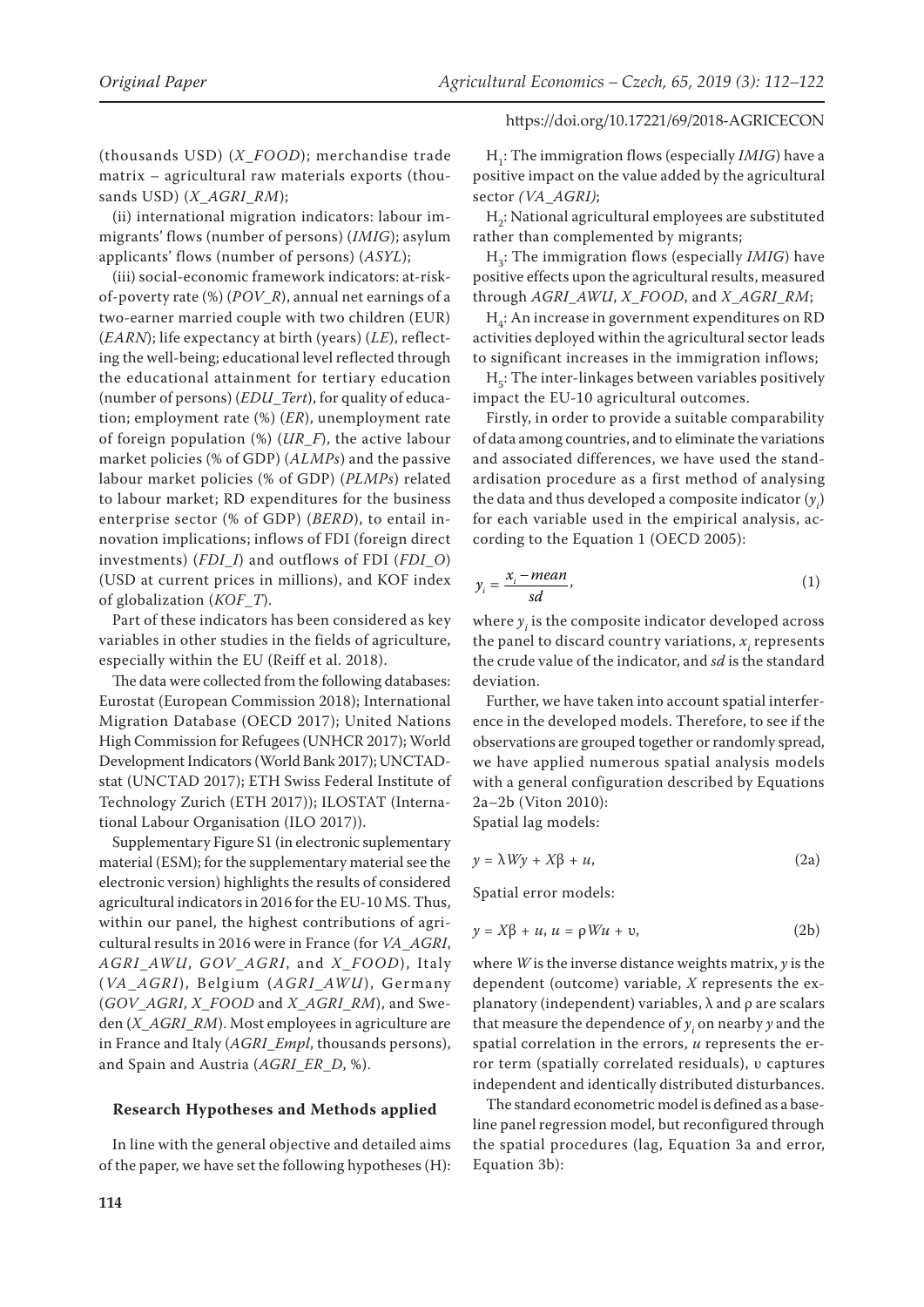$$
VA\_AGRI_{it} = \lambda WVA\_AGRI_{it} + \beta_0 + \beta_1 IMIG_{it} + \beta_2 ASYL_{it} + \beta_3 ER_{it} + \beta_4 BERD_{it} + \beta_5 ALMPs_{it} + + \beta_6 EDU\_Tert_{it} + \beta_7 EARN_{it} + \beta_8 FDI\_I_{it} + \beta_9 FDI\_O_{it} + u_{it}
$$
\n(3a)

$$
VA\_AGRI_{it} = \beta_0 + \beta_1 IMIG_{it} + \beta_2 ASYL_{it} + \beta_3 ER_{it} + \beta_4 BERD_{it} + \beta_5 ALMPs_{it} + \beta_6 EDU\_Tert_{it} ++ \beta_7 EARN_{it} + \beta_8 FDI\_I_{it} + \beta_9 FDI\_O_{it} + \rho Wu_{it} + v_{it}
$$
\n(3b)

where  $VA\_AGRI_{it}$  – value added by kind of economic activity,  $\lambda$  is the scalar that measures the dependence of *VA\_AGRI<sub>i</sub>* on nearby *VA\_AGRI, W* is the inverse distance weights matrix*,* β are the regression parameters (coefficients), *IMIG*<sub>it</sub> – labour immigrants' flows,  $ASYL_{it}$  – asylum applicants' flows,  $ER_{it}$  – employment rate, *BERD*<sub>*it*</sub> – research & development expenditures for the business enterprise sector,  $ALMPs_{it}$  – the active labour market policies, *EDU\_Tert*<sub>it</sub> – educational level reflected through the educational attainment for tertiary education,  $EARN_{it}$  – annual net earnings of a two-earner married couple with two children, *FDI*<sub>\_</sub>*I<sub>it</sub>* – inflows of foreign direct investments, *FDI*\_O<sub>it</sub> – outflows of foreign direct investments, *t* is the number of observed time periods, *u* represents the error term (spatially correlated residuals), ρ is the scalar that measures the spatial correlation in the errors, υ captures independent and identically distributed disturbances, *i* = 1, …, *m*. The variables used for our model configuration vary across spatial estimations, depending on the hypothesis tested by each model.

The existence (or absence) of spatial autocorrelation was verified with Patrick Moran (Moran's I) test, calculated as in Equation 4.

$$
I = \frac{R}{\sum_{i}\sum_{j}\omega_{ij}} \times \frac{\sum_{i}\sum_{j}\omega_{ij}(x_i - \overline{x})(x_j - \overline{x})}{\sum_{i}(x_i - \overline{x})^2}
$$
(4)

where  $\omega_{ii}$  are the elements of the spatial weights matrix *W* (row standardised), *R* is the number of regions with associated neighbours (spatial units indexed by *i* and *j*), *x* is the variable of interest, *x* is the mean of *x*.

Hereinafter, we have used structural equations modelling (SEM) in order to enclose the links between the migration determinants, social-economic indicators and agricultural variables, from an integrated perspective (direct, indirect and total interlinkages). The configuration of the SEM is shown by the Equation 5.

$$
\begin{cases}\nb_{11}y_{1t} + \cdots + b_{1m}y_{mt} + c_{11}x_{1t} + \cdots + c_{1n}x_{nt} = \varepsilon_{1t} \\
b_{21}y_{1t} + \cdots + b_{2m}y_{mt} + c_{21}x_{1t} + \cdots + c_{2n}x_{nt} = \varepsilon_{2t} \\
\vdots \\
b_{m1}y_{1t} + \cdots + b_{mm}y_{mt} + c_{m1}x_{1t} + \cdots + c_{mn}x_{nt} = \varepsilon_{mt}\n\end{cases}
$$
\n(5)

where *t* is the number of observed periods,  $b_{ii}$  represents the  $y_{ij}$  endogenous variable's parameters,  $c_{ij}$  are the  $x_{ii}$  exogenous variable's parameters,  $i = 1, ..., m$ ,  $j = 1, \ldots, n$ ;  $\varepsilon$  is the error term (residuals).

# **RESULTS AND DISCUSSIONS**

# **Spatial analysis**

In line with the first hypothesis, we have assessed the migrants' contribution to the valued added by agriculture in the overall economic activity (*VA*\_*AGRI*) by taking into account the performances achieved individually and by neighbours (spatial spillover effects).

Thus, in Table 1, the spatial lag model results control for spatial autocorrelation in the dependent variable (*VA*\_*AGRI*). The independent variables are, besides immigration indicators (*IMIG*, *ASYL*), those related to: labour market (*ER*, *ALMPs*), educational quality (*EDU*\_*Tert*), people well-being (*EARN*), innovation (*BERD*), and investments (*FDI*\_*I*, *FDI*\_*O*), as main possible impact vectors, as suggested by previous findings (Betz and Simpson 2013; Jirasek 2017; Anousheh et al. 2018; Noja et al. 2018).

The spatial error model controls for autocorrelation in both the dependent and independent variables, thus being more robust. The Lagrange Multiplier (LM) tests are significant, thus indicating the presence of spatial dependence. *Rho* reveals the spatial dependence inherent in the sample data, quantifying the average influence on observations by their neighbouring observations. It has a positive effect and is highly significant for the complete sample. At the same time, *lambda* is positive and statistically significant for the 2000–2016 in spatial-error models thus proving the positive autoregressive influence of explanatory variables on the *VA*\_*AGRI*. Moreover, the Moran's I highlights a positive global spatial autocorrelation. Therefore, the agricultural performances achieved by the neighbouring locations under the immigration effects are also essential for impacting migrant EU-10. All the testing parameters procedures have allowed us to reject the null hypothesis that the variables' coefficients are jointly equal to zero, as an important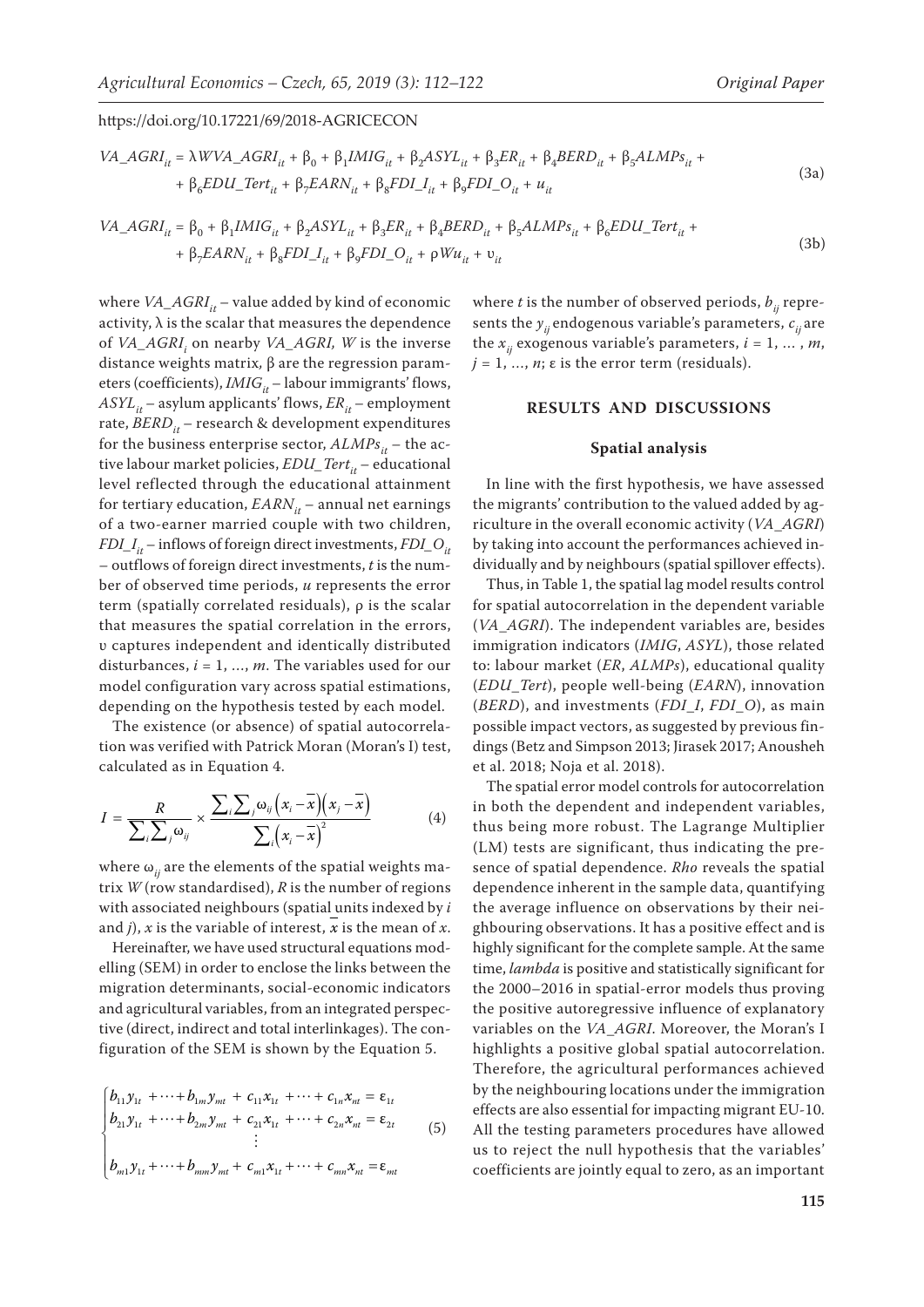Table 1. Results of spatial models (robust and bootstrap), dependent variable *VA*\_*AGRI*\_*st*, 2000–2016, number of observations = 170

| Dependent variable                | (1)                              | (2)                               | (3)                      | (4)                                |
|-----------------------------------|----------------------------------|-----------------------------------|--------------------------|------------------------------------|
| VA_AGRI_st                        | spatial_lag (robust)             | spatial_lag (bootstrap)           | spatial_error (robust)   | spatial_error (bootstrap)          |
| $IMIG\_st$                        | $0.107***$ (0.0283)              | 0.107<br>(0.0647)                 | 0.125<br>(0.0522)        | 0.125<br>(0.0487)                  |
| $ASYL_st$                         | $-0.0131$<br>(0.0248)            | (0.0509)<br>$-0.0131$             | $-0.00642(0.0304)$       | $-0.00642(0.0601)$                 |
| $ER\_st$                          | $0.167***$<br>(0.0304)           | 0.167<br>(0.0722)                 | $0.165***$<br>(0.0464)   | $0.165$ **<br>(0.0559)             |
| BERD_st                           | $-0.0295$<br>(0.0218)            | $-0.0295$<br>(0.0469)             | $-0.0275$<br>(0.0329)    | $-0.0275$<br>(0.0435)              |
| $ALMPs\_st$                       | $0.0559**$ (0.0195)              | 0.0559<br>(0.0462)                | 0.0450<br>(0.0277)       | 0.0450<br>(0.0402)                 |
| $EDU\_Tert\_st$                   | $-0.0433$ (0.0196)               | $-0.0433$<br>(0.0454)             | $-0.0304$<br>(0.0280)    | $-0.0304$<br>(0.0368)              |
| EARN st                           | 0.00980(0.0263)                  | 0.00980(0.0556)                   | $-0.00947$ (0.0317)      | $-0.00947$ (0.0459)                |
| $FDI_I_st$                        | $-0.103$ <sup>***</sup> (0.0209) | $-0.103$ <sup>*</sup><br>(0.0524) | $-0.0889^{***}$ (0.0264) | $-0.0889$<br>(0.0701)              |
| $FDI_0_st$                        | $0.0888$ *** (0.0225)            | 0.0888<br>(0.0600)                | $0.0670**$ (0.0212)      | 0.0670<br>(0.0553)                 |
| cons                              | $0.135***$ $(0.0170)$            | 0.135<br>(0.0997)                 | 17.36<br>(18.22)         | $17.36^{\ast\ast\ast}$<br>(0.0388) |
| Rho                               | $0.994***$                       | $0.994***$                        |                          |                                    |
| cons                              | (0.00584)                        | (0.232)                           |                          |                                    |
| Sigma                             | $0.230***$                       | $0.230***$                        | $0.289***$               | $0.289$ ***                        |
| $_{cons}$                         | (0.0163)                         | (0.0291)                          | (0.0190)                 | (0.0331)                           |
| Lambda                            |                                  |                                   | $0.994***$               | $0.994***$                         |
| cons                              |                                  |                                   | (0.00555)                | (0.298)                            |
| Test parameters<br>$(p = 0.0000)$ | chi2 $(9) = 204.00$              | chi2 $(9) = 71.87$                | chi2 $(9) = 58.62$       | chi2 $(9) = 76.65$                 |
| LM                                | 371.096<br>(0.000)               | (0.000)<br>371.096                | (0.000)<br>320.509       | (0.000)<br>320.509                 |
| Wald test<br>of rho/lambda        | $2.9e+04$ $(0.000)$              | $2.9e+04(0.000)$                  | $3.2e+04$ $(0.000)$      | $3.2e+04$ $(0.000)$                |

Acceptable range for *rho*: –1.476 < *rho* < 1.000; acceptable range for *lambda*: –1.476 < *lambda* < 1.000

Moran's I *IMIG I* = 0.5000; *p* = 0.000; *ASYL I* = 0.082; *p* = 0.000; *VA*\_*AGRI* = 0.642; *p* = 0.000

Inverse distance weights matrix (row-standardised) features dimension:  $170 \times 170$ ; 1<sup>st</sup> quartile distance: 0.4; median distance: 1.7;  $3<sup>rd</sup>$  quartile distance: 2.3; maximum distance: 5.1; largest minimum distance: 0.92; smallest maximum distance: 2.65

\*, \*\*, \*\*\* denotes *p* < 0.05, 0.01, 0.001, respectively; standard errors in parentheses; *VA*\_*AGRI*\_*st* – value added by kind of economic activity, standardised; *IMIG*\_*st* – labour immigrants' flows, standardised; *ASYL*\_*st* – asylum applicants' flows, standardised; *ER*\_*st* – employment rate, standardised; *BERD*\_*st* – research & development expenditures for the business enterprise sector, standardised; *ALMPs*\_*st* – active labour market policies, standardised; *EDU*\_*Tert*\_*st* – educational level reflected through educational attainment for tertiary education, standardised; *EARN*\_*st* – annual net earnings of a two-earner married couple with two children, standardised; *FDI*\_*I*\_*st* – inflows of foreign direct investments, standardised; *FDI*\_*O*\_*st* – outflows of foreign direct investments, standardised; *LM* – Lagrange Multiplier

Source: authors' research in Stata

measure of model correct specification. The highly statistically significant estimated coefficients are slightly different in size, but consistent in sign (have not changed their sign throughout different procedures), except for the *EARN* variable (Table 1).

The results obtained highlight that the economic immigration flows (*IMIG*) have a positive impact (the estimated coefficients are positive and significant, 0.107 and 0.125) and lead to an important increase in the *VA*\_*AGRI* (agriculture's contribution to EU- 10 GDP). Thus, **H<sub>1</sub>** is fulfilled. The uncertainty brought by the Brexit ongoing process seems to negatively reflect in terms of *FDI\_I* that lead to a slight decrease in the *VA\_AGRI*. Negative effects are again registered for the *ALMPs* (education and training policies), and *EDU*\_*Tert*. On the other hand, this could be an incentive for *FDI\_O,* with important positive spillovers in the agricultural sector, increasing the *VA*\_*AGRI*. Positive effects are also registered if the labour market performance improves (increases in the total *ER*,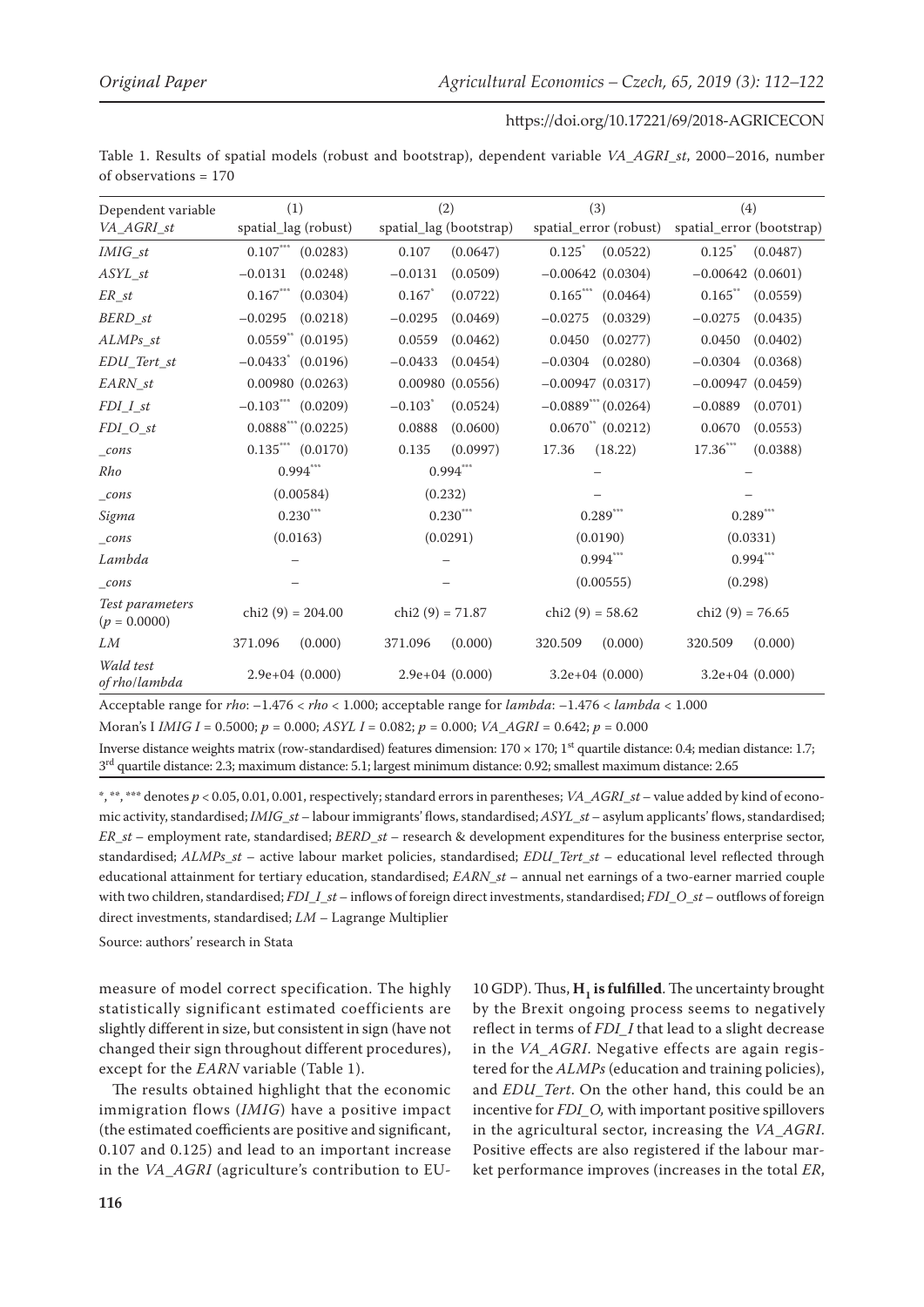the coefficients being positive and extremely significant from a statistical point of view).

In this respect, we have continued our empirical research by developing a new model that captures the immigration impact upon the national agricultural employment (*AGRI*\_*Empl*) and employment distribution in agriculture (*AGRI*\_*ER*\_*D*) for the EU-10 MS  $(H<sub>2</sub>)$ . The focus here is to analyse whether national agricultural employees are complemented or substituted by migrants (*IMIG* and *ASYL*)*.* The results obtained are synthesised in Table 2.

The results obtained highlight that even though the immigrants increase the national labour force stock in the agricultural sector of EU-10 MS (positive estimated coefficients for *AGRI*\_*Empl* both for *ASYL*, and especially for *IMIG* in model 1 and 3, Table 2), they tend to substitute national agricultural employees rather than complementing them, since the employment rate in agriculture (*AGRI*\_*ER*\_*D*) decreases under the immigration effects (negative estimated coefficients

associated with *IMIG* and *ASYL* for model 2 and 4, Table 2). Thus,  $H_2$  is fulfilled.

Furthermore, to better capture the immigration effects upon the EU-10 agricultural sector, we have expanded our empirical analysis (Table 3) by considering as dependent variables *AGRI*\_*AWU* (model 1), *X*\_*FOOD* (model 2), and *X*\_*AGRI*\_*RM* (model 3).

The results obtained highlight important positive effects induced by economic immigration (*IMIG*) upon the EU-10 agricultural sector during 2000–2016. This is reflected particularly through a significant increase in *X*\_*FOOD* (for *IMIG*) and *X*\_*AGRI*\_*RM*, as attested by the positive and extremely statistically significant estimated coefficients (0.235 for *X*\_*FOOD*, and 0.389 for *X*\_*AGRI*\_*RM* associated with *IMIG*). Therefore, there is evidence to attest that additional labour immigration flows positively reflect upon the international trade performance of the agricultural sector, by significantly increasing basic food and agricultural raw materials exports. The impacts of immi-

Table 2. Results of spatial models (robust), dependent variables *AGRI*\_*Empl*\_*st* and *AGRI*\_*ER*\_*D*, 2000–2016, number of observations = 170

|                | (1)                                | (2)                                 | (3)                      | (4)                                                 |  |
|----------------|------------------------------------|-------------------------------------|--------------------------|-----------------------------------------------------|--|
|                | AGRI_Empl (spatial lag)            | AGRI_ER_D (spatial lag)             |                          | AGRI_Empl (spatial error) AGRI_ER_D (spatial error) |  |
| <i>IMIG</i> st | $0.171$ (0.0240)                   | (0.0630)<br>$-0.110$                | $0.256$ ***<br>(0.0441)  | $-0.193$ **<br>(0.0749)                             |  |
| ASYL st        | $0.00679$ $(0.0223)$               | $-0.0959$ <sup>*</sup><br>(0.0461)  | 0.0175<br>(0.0323)       | $-0.000154$ (0.0475)                                |  |
| BERD st        | $-0.109$ <sup>***</sup> (0.0264)   | $-0.160^{\degree}$<br>(0.0641)      | $-0.163$<br>(0.0422)     | $-0.400$ ***<br>(0.0919)                            |  |
| ALMPs st       | $0.130***$ $(0.0300)$              | $-0.00848$ (0.0477)                 | $0.198***$<br>(0.0471)   | (0.0595)<br>0.0828                                  |  |
| EDU Tert st    | $-0.0801$ <sup>**</sup> $(0.0244)$ | (0.0798)<br>$-0.0977$               | $-0.101$ ***<br>(0.0282) | $-0.0917$<br>(0.0837)                               |  |
| EARN st        | $-0.221$ (0.0225)                  | $-0.336$ <sup>***</sup><br>(0.0711) | $-0.234$ ***<br>(0.0292) | $-0.377$ ***<br>(0.0744)                            |  |
| $FDI_I_st$     | $-0.0416$ $(0.0259)$               | $-0.164$ <sup>*</sup><br>(0.0777)   | $-0.0574$<br>(0.0347)    | $-0.203$ **<br>(0.0780)                             |  |
| $FDI_0_st$     | $0.0469^*$ $(0.0226)$              | (0.0686)<br>$-0.0480$               | 0.0467<br>(0.0237)       | 0.0270<br>(0.0587)                                  |  |
| $_{cons}$      | $0.180^{***}$ (0.0189)             | 0.0222<br>(0.0520)                  | 14.81<br>(16.29)         | $-0.294$<br>(1.076)                                 |  |
| Rho            | $0.988***$                         | $0.813***$                          |                          |                                                     |  |
| $_{cons}$      | (0.0115)                           | (0.140)                             |                          |                                                     |  |
| Sigma          | $0.244$ ***                        | $0.659***$                          | $0.297***$               | $0.636***$                                          |  |
| $_{cons}$      | (0.0138)                           | (0.0375)                            | (0.0175)                 | (0.0369)                                            |  |
| Lambda         |                                    |                                     | $0.993***$               | $0.948***$                                          |  |
| $_{cons}$      |                                    |                                     | (0.00690)                | (0.0611)                                            |  |

\*, \*\*, \*\*\* denotes *p* < 0.05, 0.01, 0.001, respectively; standard errors in parentheses; *AGRI*\_*Empl*\_*st* – employment in agriculture, standardised; *AGRI*\_*ER*\_*D* – employment distribution; *IMIG*\_*st* – labour immigrants' flows, standardised; *ASYL*\_*st* – asylum applicants' flows, standardised; *BERD*\_*st* – research & development expenditures for the business enterprise sector, standardised; *ALMPs*\_*st* – active labour market policies, standardised; *EDU*\_*Tert*\_*st* – educational level reflected through the educational attainment for tertiary education, standardised; *EARN*\_*st* – annual net earnings of a two-earner married couple with two children, standardised; *FDI*\_*I*\_*st* – inflows of foreign direct investments, standardised; *FDI*\_*O*\_*st* – outflows of foreign direct investments, standardised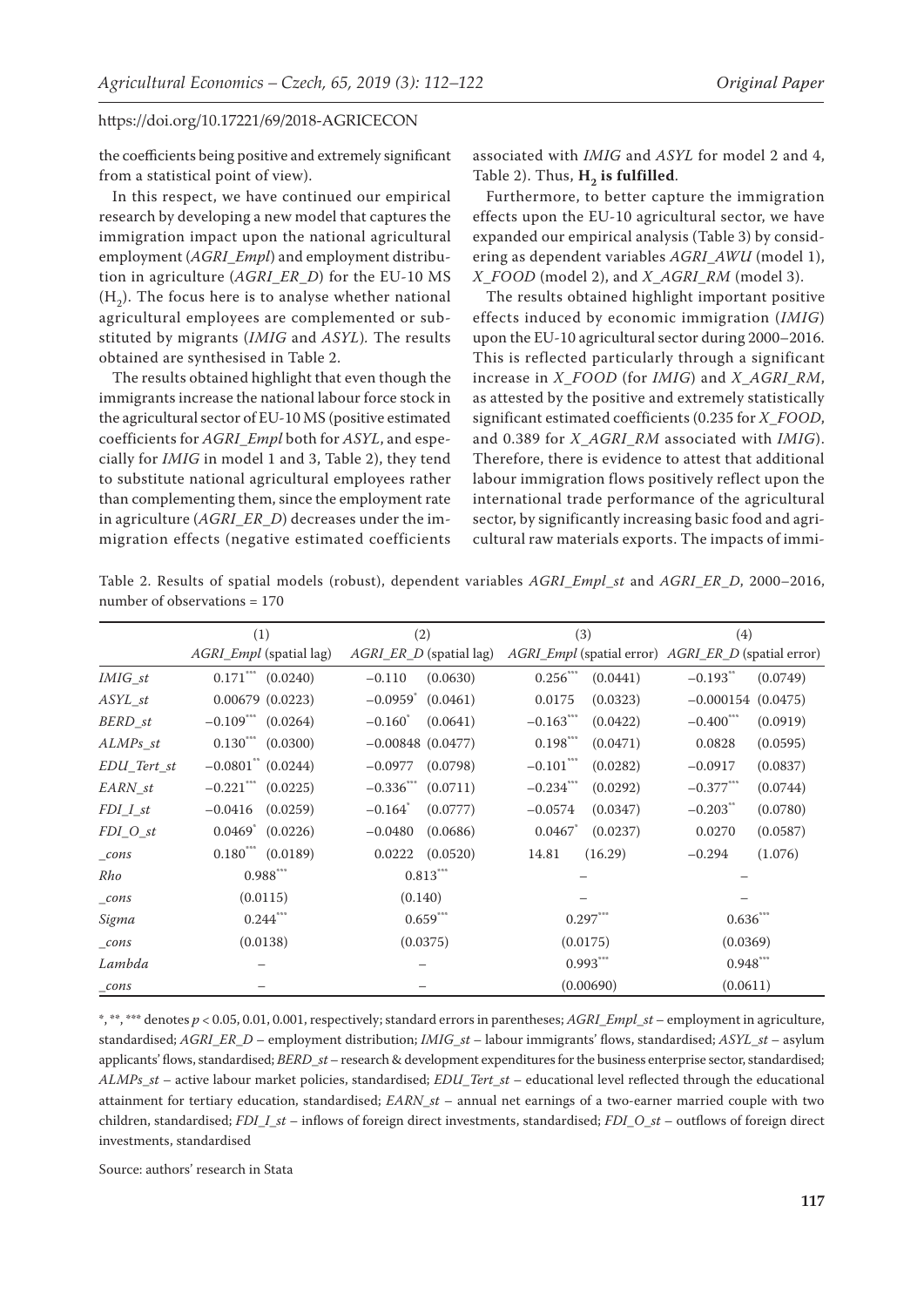|  |                                |  |  | Table 3. Results of spatial lag models (robust), various agricultural indicators used as dependent variables, |  |  |
|--|--------------------------------|--|--|---------------------------------------------------------------------------------------------------------------|--|--|
|  | number of observations $= 170$ |  |  |                                                                                                               |  |  |

|                    | (1)                                | (2)                               | (3)                     |
|--------------------|------------------------------------|-----------------------------------|-------------------------|
|                    | AGRI_AWU_st                        | X FOOD st                         | X_AGRI_RM_st            |
| IMIG st            | $0.0529$ $(0.0333)$                | $0.235***$ $(0.0694)$             | $0.389^{***}$ (0.0849)  |
| ASYL st            | $-0.0622$ <sup>**</sup> $(0.0227)$ | $0.108^{\degree}$<br>(0.0476)     | 0.0284<br>(0.0536)      |
| ER st              | $-0.156$ (0.0455)                  | $-0.341$ ***<br>(0.0733)          | $-0.435$ *** (0.0760)   |
| BERD st            | 0.00651(0.0344)                    | $0.186^*$<br>(0.0769)             | $0.840^{***}$ $(0.105)$ |
| $ALMPs\_st$        | $0.0995^*$ $(0.0416)$              | 0.0846<br>(0.0551)                | (0.0637)<br>$-0.0894$   |
| EDU Tert st        | $0.0653^*$ $(0.0295)$              | 0.0568<br>(0.0544)                | $-0.0941$<br>(0.0495)   |
| EARN st            | 0.163<br>(0.0557)                  | $0.201$ **<br>(0.0620)            | $0.305***$<br>(0.0776)  |
| $FDI_I_st$         | $-0.0539$<br>(0.0318)              | $-0.143$ <sup>*</sup><br>(0.0609) | $-0.0882$<br>(0.0642)   |
| $FDI_0_st$         | 0.0532<br>(0.0315)                 | $0.190^{**}$<br>(0.0686)          | $0.200^*$<br>(0.0805)   |
| $_{cons}$          | 0.0555<br>(0.0427)                 | 0.0577<br>(0.0475)                | 0.0372<br>(0.0493)      |
| Rho                | $0.616$ "                          | $0.924$ ***                       | $0.542^*$               |
| $_{cons}$          | (0.200)                            | (0.0721)                          | (0.218)                 |
| Sigma              | $0.311***$                         | $0.565***$                        | $0.616***$              |
| $\frac{\cos x}{2}$ | (0.0246)                           | (0.0374)                          | (0.0525)                |

\*, \*\*, \*\*\* denotes *p* < 0.05, 0.01, 0.001, respectively; standard errors in parentheses; *AGRI*\_*AWU*\_*st* – agricultural factor income per annual work unit, standardised; *X*\_*FOOD*\_*st* – merchandise trade matrix – food group exports, standardised; *X*\_*AGRI*\_ *RM*\_*st* – merchandise trade matrix – agricultural raw materials exports, standardised; *IMIG*\_*st* – labour immigrants' flows, standardised; *ASYL*\_*st* – asylum applicants' flows, standardised; *ER*\_*st* – employment rate, standardised; *BERD*\_*st* – research & development expenditures for the business enterprise sector, standardised; *ALMPs*\_*st* – active labour market policies, standardised; *EDU*\_*Tert*\_*st* – educational level reflected through the educational attainment for tertiary education, standardised; *EARN*\_*st* – annual net earnings of a two-earner married couple with two children, standardised; *FDI*\_*I*\_*st* – inflows of foreign direct investments, standardised; *FDI*\_*O*\_*st* – outflows of foreign direct investments, standardised

Source: authors' research in Stata

gration on *AGRI*\_*AWU* are also positive for *IMIG* and negative for *ASYL*. In the case of *ASYL*, the negative coefficients, pointing that an increase in asylum seekers into EU-10 would lead to a reduction in *AGRI*\_*AWU*, reveal the importance of accurate strategies, policies and specific measures that have to be adopted by the major receiving countries to cope with increased humanitarian immigration so that the potential negative effects on agricultural outcomes to be rooted out. Thus, H<sub>2</sub> is fulfilled.

A jointly increased effort is made by the EU-10 to support RD in agriculture (*BERD*) generated by additional high-skilled labour brought by the immigration process (*EDU*\_*Tert*), which is in line with previous findings in the literature (Anousheh et al. 2018). Furthermore, spatial estimations reveal the importance of *BERD* in increasing the *X\_FOOD* and *X\_AGRI\_RM* (the estimated coefficients are positive and extremely significant from a statistical point of view), aspects also underlined by Jirasek (2017).

In line with these results, we have developed a new model that enables a preliminary analysis of whether countries which are spending more for the agricultural sector in terms of RD support are rather open to accept immigrants and therefore to lead to an increase in the immigration inflows into these countries  $(H_4)$ . The results obtained are detailed in Table 4.

The  $H_4$  hypothesis is verified by the results obtained since the estimated coefficients associated with the *GOV*\_*AGRI* variable are positive and extremely statistically significant (0.608\*\*\* and 0.755\*\*), thus revealing that an increase in the government expenditures on RD activities deployed within the agricultural sector leads to significant increases in the immigration inflows into EU-10 MS, suggesting that these countries are continuously open to accept immigrants  $(H_4)$  is fulfilled). The coefficients associated with the *BERD* variable are also positive (even though with a lower degree of statistical significance), pointing to the same previous conclusion. Another incentive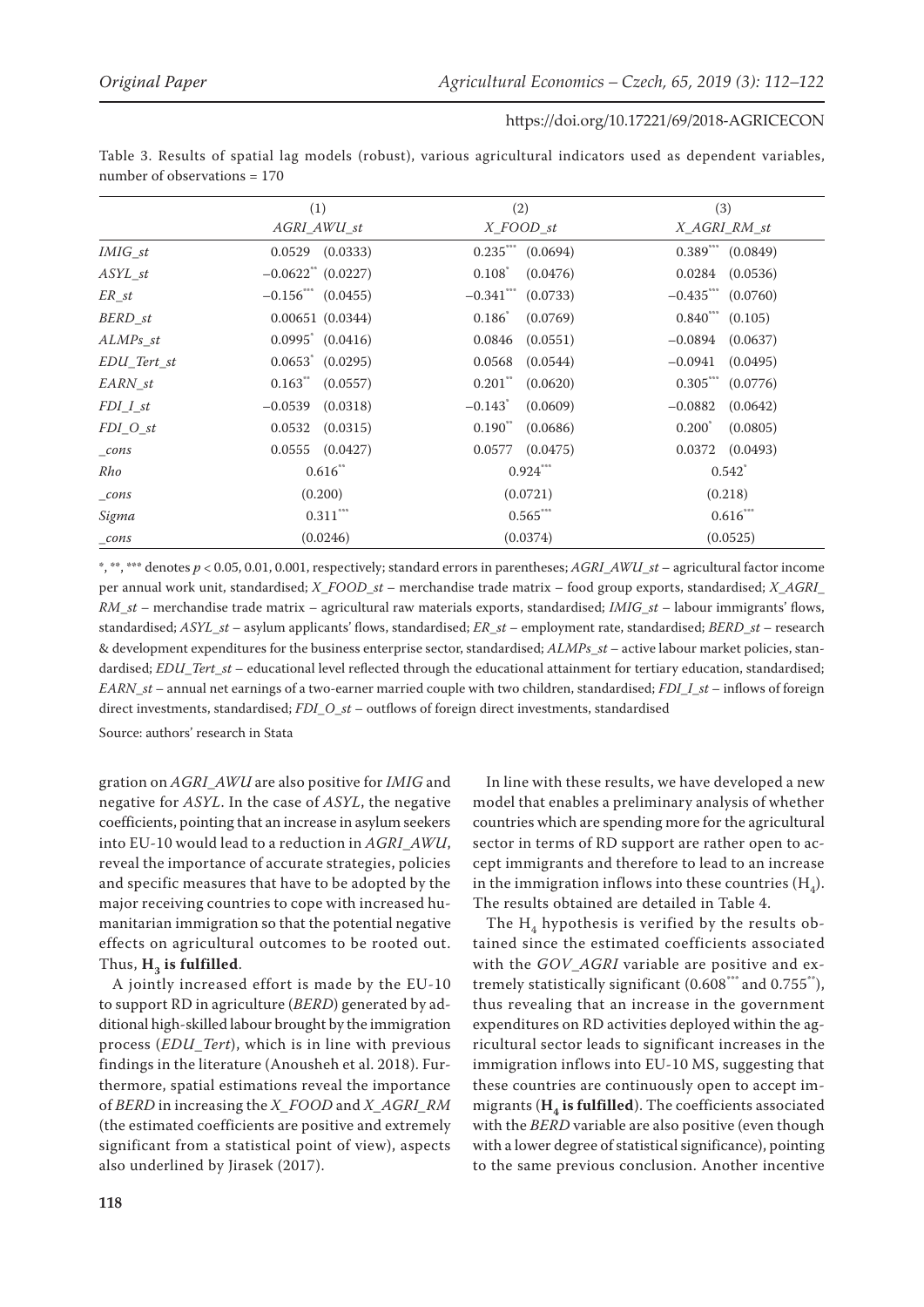Table 4. Results of spatial models – effects of government support for agricultural RD activities upon immigration flows, number of observations = 170

| Dependent variable  | (1)                               | (2)                               | (3)                    | (4)                     |  |
|---------------------|-----------------------------------|-----------------------------------|------------------------|-------------------------|--|
| <i>IMIG_st</i>      | spatial lag robust                | spatial lag bootstrap             | spatial error robust   | spatial error bootstrap |  |
| GOV_AGRI_st         | $0.608^{***}$ (0.142)             | $0.608^{***}$ (0.118)             | $0.755***$<br>(0.160)  | $0.755***$ $(0.119)$    |  |
| BERD_st             | (0.0486)<br>0.0626                | (0.0562)<br>0.0626                | 0.0203<br>(0.0558)     | 0.0203<br>(0.0663)      |  |
| $ALMPs\_st$         | $-0.0142$<br>(0.0294)             | $-0.0142$<br>(0.0396)             | $-0.0833$<br>(0.0431)  | $-0.0833$ (0.0400)      |  |
| AGRI_Empl_st        | $-0.00188$ (0.0702)               | $-0.00188$ (0.100)                | $0.519***$<br>(0.0956) | $0.519***$<br>(0.0721)  |  |
| $EDU_{\_Tert_{st}}$ | (0.0472)<br>$-0.0554$             | $-0.0554$ $(0.0452)$              | 0.0135<br>(0.0478)     | 0.0135<br>(0.0508)      |  |
| EARN st             | 0.0368<br>(0.0456)                | $0.0368$ $(0.0499)$               | $0.110^*$<br>(0.0502)  | $0.110^{*}$<br>(0.0551) |  |
| $FDI_I_st$          | 0.0711<br>(0.0388)                | 0.0711v(0.0777)                   | 0.0684<br>(0.0421)     | 0.0684<br>(0.0568)      |  |
| FDI O st            | $-0.0271$<br>(0.0468)             | $-0.0271$<br>(0.0722)             | $-0.0169$<br>(0.0405)  | $-0.0169$<br>(0.0646)   |  |
| $_{cons}$           | $0.268$ <sup>***</sup> $(0.0399)$ | $0.268$ <sup>***</sup> $(0.0605)$ | 1.263<br>(1.454)       | $1.263***$<br>(0.0432)  |  |
| Rho                 | $0.973***$                        | $0.973***$                        |                        |                         |  |
| $_{cons}$           | (0.0286)                          | (0.276)                           |                        |                         |  |
| Sigma               | $0.393***$                        | $0.393***$                        | $0.400***$             | $0.400$ ***             |  |
| $_{cons}$           | (0.0387)                          | (0.0355)                          | (0.0357)               | (0.0389)                |  |
| Lambda              |                                   |                                   | $0.978$ ***            | $0.978$ **              |  |
| $\_cons$            |                                   |                                   | (0.0225)               | (0.348)                 |  |

\*, \*\*, \*\*\* denotes *p* < 0.05, 0.01, 0.001, respectively; standard errors in parentheses; RD – research & development; *IMIG*\_*st* – labour immigrants' flows, standardised; *GOV*\_*AGRI*\_*st* – government support to agricultural RD, standardised; *BERD*\_*st* – RD expenditures for the business enterprise sector, standardised; *ALMPs*\_*st* – active labour market policies, standardised; *AGRI*\_*Empl*\_*st* – employment in agriculture, standardised; *EDU*\_*Tert*\_*st* – educational level reflected through the educational attainment for tertiary education, standardised; *EARN*\_*st* – annual net earnings of a two-earner married couple with two children, standardised; *FDI*\_*I*\_*st* – inflows of foreign direct investments, standardised; *FDI*\_*O*\_*st* – outflows of foreign direct investments, standardised

Source: authors' research in Stata

for attracting migrants into this sector is an improvement in the level of earnings (*EARN*) along with additional agricultural employment (*AGRI*\_*empl* only in the presence of statistical significance) which could reflect a networking effect (migrant networks) and a feature of stability and growth of this sector.

## **SEM models**

The immigration impact upon the EU-10 agricultural sector cannot be captured only through direct relationships but requires an integrated framework that takes into account both the major determinants of the immigration inflows (economic and humanitarian), the mediated factors (social-economic framework) and final output (*VA*\_*AGRI*, *AGRI*\_*AWU*, *X*\_*FOOD* and *X*\_*AGRI*\_*RM*). In this respect, we have configured a new complex model based on simultaneous equations modelling that was processed through the Maximum Likelihood Estimator (MLE).

We have accounted for SEM through MLE also because panel regression estimates by Ordinary Least Squares (OLS)/Generalised Least Squares (GLS) might not be consistent since the unit-root tests applied gave contradictory results (Levin-Lin-Chu and Im-Pesaran-Shin tests had *p*-values close to 1). In the case of SEM models, we have applied specific Wald tests for equations, compared Likelihood Ratios (LR) results (LR test for model versus saturated and baseline versus saturated) and Information Criteria (Akaike's, Bayesian) for each estimated model, along with other baseline comparison. Thus, we were able to select and store four models (*VA*\_*AGRI*, *AGRI*\_*AWU*, *X*\_*FOOD* and *X*\_*AGRI*\_*RM*). The variables considered generally measure people's well-being (*POV*\_*R*, *EARN*, *LE*), educational quality (*EDU*\_*tert*), changes in the labour force stock in agriculture due to immigration and associated labour market policies (*UR*\_*F*, *ALMPs*, *PLMPs*, *AGRI*\_*Empl*, *IMIG*, *ASYL*), and the impact of globalization (*KOF*\_*T*).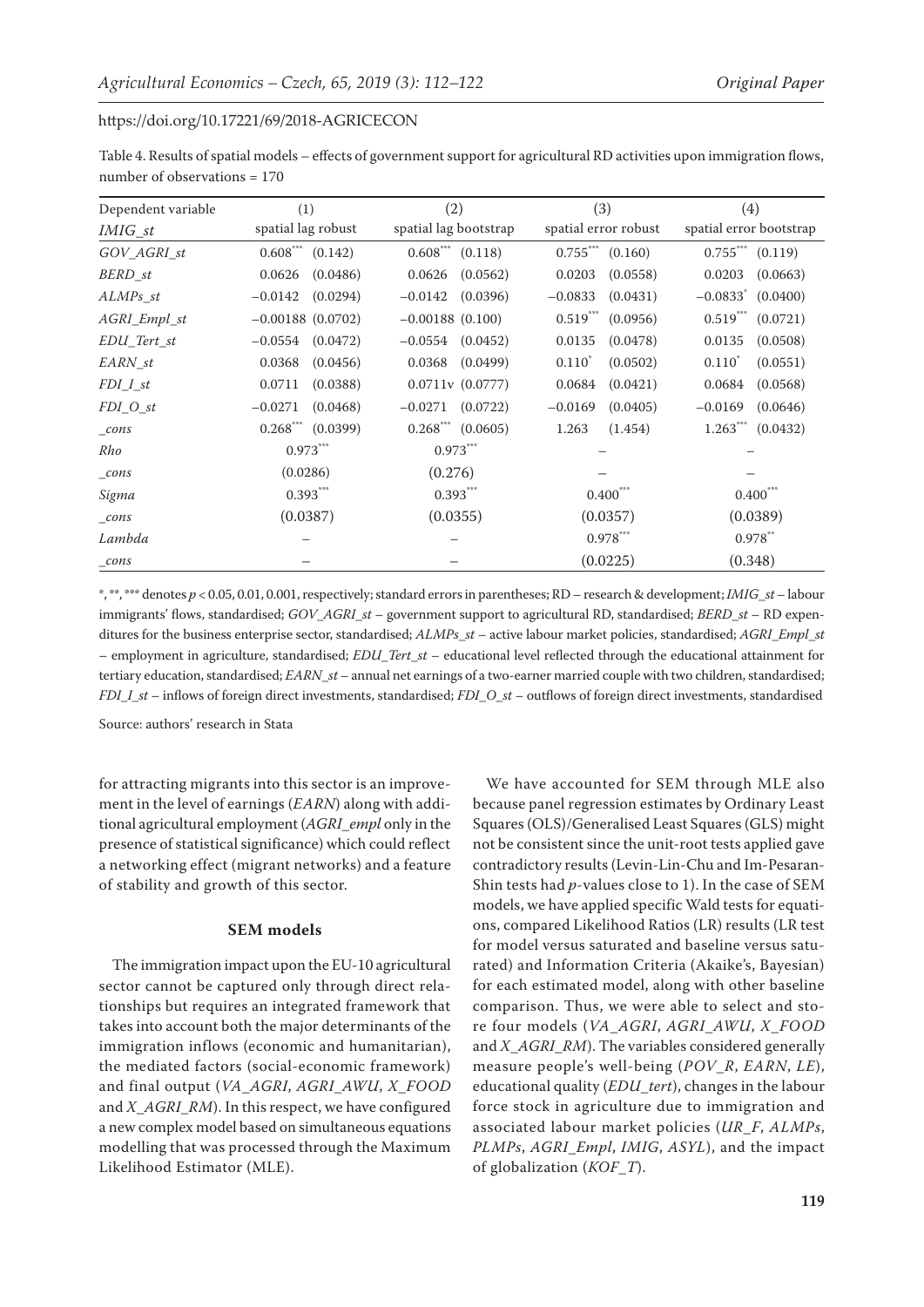Our estimations (Figure 1) highlight that the immigration inflows (both *IMIG* and *ASYL*) are mainly shaped by the labour market performances of other migrants already residing in EU-10 (*UR*\_*F*) and low poverty risks (*POV*\_*R*). A reduction in these credentials leads to a major reduction of the immigration flows. At the same time, the immigration effects upon *AGRI*\_*Empl* are significant mainly in the case of *IMIG*, a major role in these positive outcomes being played

by *PLMPs* (unemployment benefits and earlier retirement facilities of elder workers with decreased possibilities in finding a job). Instead, the *ALMPs* act like a disincentive to labour market participation in agriculture. *KOF*\_*T* has a negative impact both for *IMIG*, and for *ASYL*, thus showing that international migration becomes a major frontier of globalization.

Furthermore, these inter-linkages positively impact the EU-10 agricultural sector in terms of a signifi-



Figure 1. Structural equation modelling (SEM) results for 2000–2016 in EU-10 Member States

*VA*\_*AGRI* – value added by kind of economic activity; *AGRI*\_*AWU* – agricultural factor income per annual work unit; *X*\_*FOOD* – merchandise trade matrix – food group exports; *X*\_*AGRI*\_*RM* – merchandise trade matrix – agricultural raw materials exports; *UR*\_*F* – unemployment rate of foreign population; *EDU*\_*Tert* – educational level reflected through the educational attainment for tertiary education; *EARN* – annual net earnings of a two-earner married couple with two children; *IMIG* – labour immigrants' flows; *KOF* – index of the degree of globalization; *ASYL* – asylum applicants' flows; *POV*\_*R* – at-risk-of- -poverty rate; *LE* – life expectancy at birth; *ALMPs*\_*st* – active labour market policies; *PLMPs* –passive labour market policies; *AGRI*\_*Empl* – employment in agriculture

Source: own process in Stata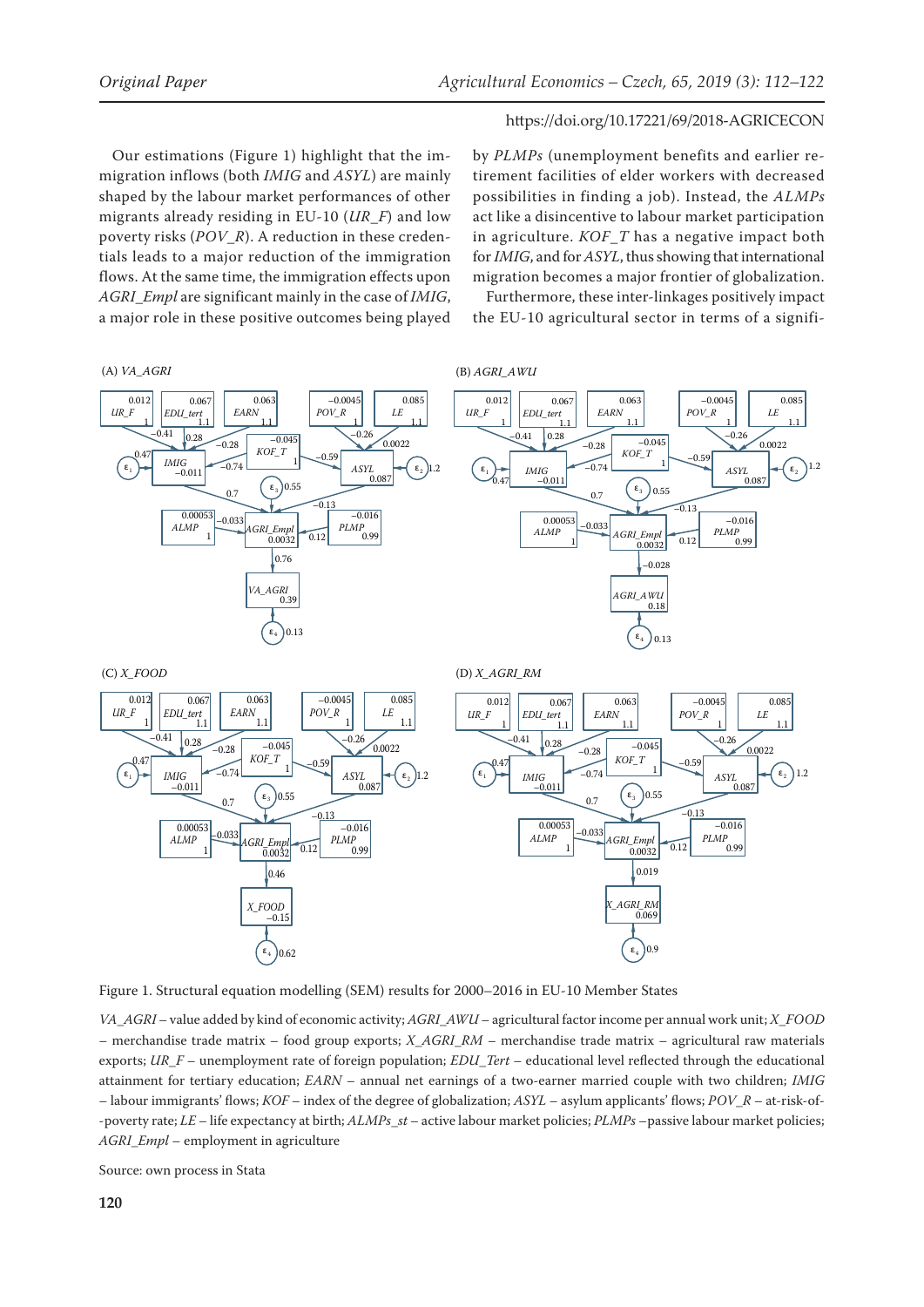cant increase in *VA*\_*AGRI* (the estimated coefficient is 0.76\*\*\*), as well as in *X*\_*FOOD* (the estimated coefficient is 0.46\*\*\*) and *X*\_*AGRI*\_*RM* (the estimated coefficient is 0.019\* significant at 5% level). However, immigration negatively reverberates through an important decrease in *AGRI*\_*AWU* (productivity) (quite low in magnitude since the estimated coefficient is close to zero, –0.028,significant at 10% level)*.* Thus,  $H<sub>5</sub>$  is partially fulfilled.

## **CONCLUSION**

Based on the importance of the sustainability agricultural development (FAO 2017a), and the large amplitude of international migration in Europe, our research aimed to assess the impact of people free movement upon the European agricultural sector. As we have mentioned in the introduction, the implications of migration on the European agricultural sector have not been extensively considered by specialists. To this respect, we have designed five scenarios (hypotheses) that focus on the agricultural results achieved by migrant most targeted EU-10 MS under the impact of international migration flows, based on 2000–2016.

We considered three categories of indicators referring to: agricultural sector, international migration, social-economic framework, that are supposing to influence European agriculture. By applying two sets of econometric methods, spatial analysis and structural equation modelling, we were able to capture some of the most important ways in which the agricultural sector can be influenced, both positively and negatively, by the immigration process.

Overall, we can say that the agricultural sector will be mainly shaped by the economic immigration and less by the humanitarian flows, in the presence of spatial dependency that considers the performances also achieved by neighbouring locations (results of spatial models). Thus, major positive effects are induced by economic immigration through the value added by the agricultural sector  $(H_1)$ . Even though the immigrants increase the labour force stock in the agricultural sector of EU-10 MS, they tend to substitute national agricultural employees rather than complementing them  $(H<sub>2</sub>)$ . Important aggregated positive effects are induced by economic immigration also upon the agricultural sector's productivity and international performance (basic food and agricultural raw materials exports)  $(H_3)$ . Moreover, an increase in the government expenditures on RD

activities deployed within the agricultural sector leads to significant increases in the immigration inflows into EU-10 MS  $(H_4)$ . However, SEM results reveal that there are numerous mechanisms that influence the final agricultural achievements, the interlinkages between variables positively impact the EU-10 agricultural outcomes, only for the value added by the agricultural sector, basic food and agricultural raw materials exports (less for productivity)  $(H<sub>z</sub>)$ . These integrative results reveal that a fail to coordinate the EU labour mobility for the following years could lead to a reduction in agricultural productivity.

A key to sustaining benefits through international migration is "to build countries' capacities to address migration through rural development policies" (FAO 2017a). Agriculture has to serve the citizens' concerns about sustaining food, environment protection and afford farmers to get their living earnings from their work, as main social implications, but also about sustaining the competitiveness (Nowak and Kaminska 2017). Moreover, there are numerous implications highlighted by the research results related to the fact that native residents' reluctance towards migrants might increase because of their association with increased labour market pressures since we have attested that immigrants tend to rather substitute national agricultural employees than complementing them. However, in most of the EU-10 comprised in the panel, life satisfaction and living standard satisfaction as key perceptions of social processes and subjective wellbeing is relatively high and with a positive sequence during the last decade.

Overall, the research performed is not without limitations. Therefore, we intend to expand our dataset by including additional agricultural indicators and more countries, in order to analyse the implications both for migrant-sending, and receiving economies.

# **Acknowledgements**

We would like to thank the reviewers for their accurate and thoughtful comments that were very useful in reconsidering the final research.

## **REFERENCES**

Anousheh S., Hojabr-Kiani K., Mojtahed A., Ranjbar H. (2018): Agricultural R&D, spatial spillover and regional economic growth in different R&D sectors of performance: evidence from a spatial panel in regions of the EU-28. Agricultural Economics – Czech, 64: 163–169.